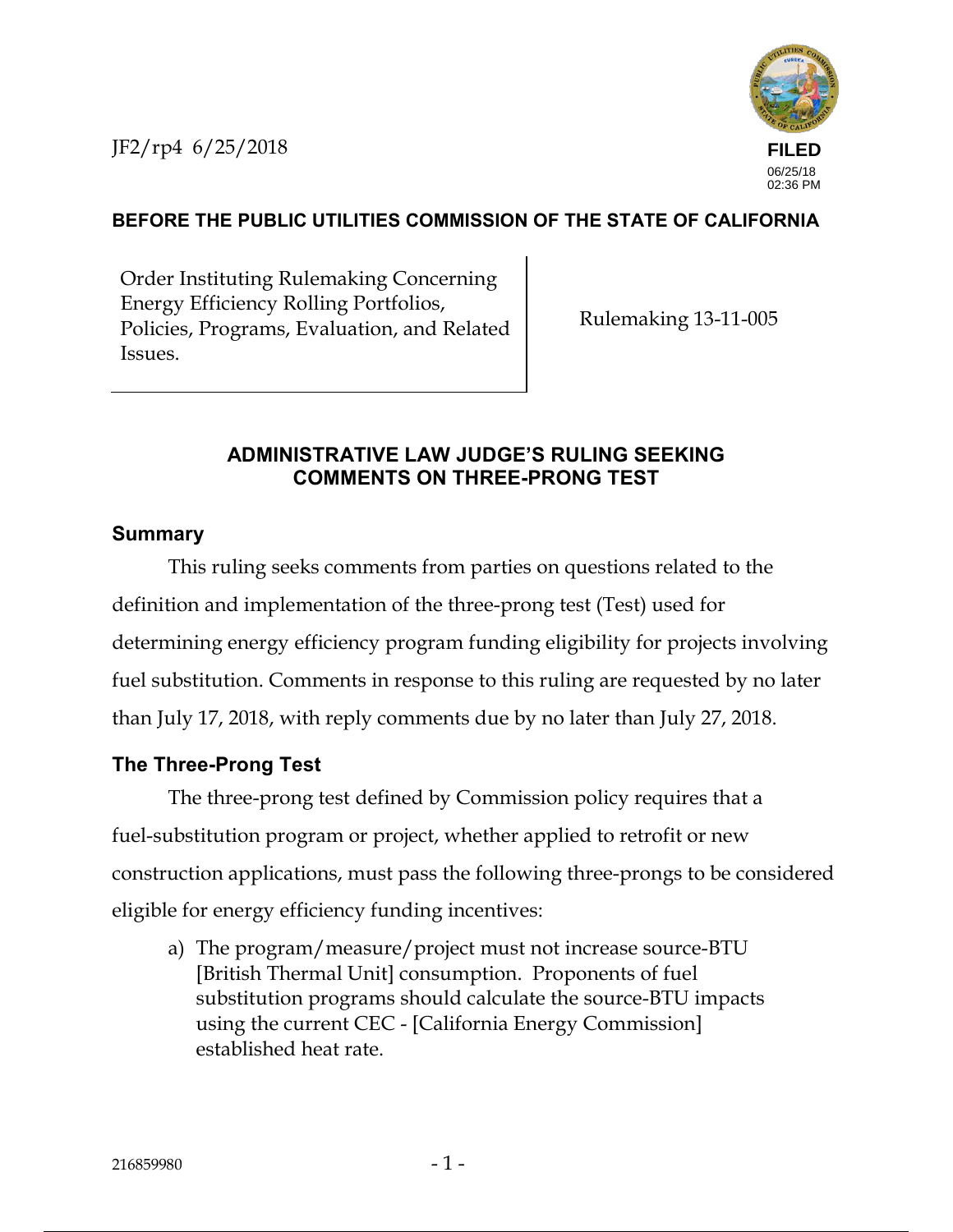- b) The program/measure/project must have TRC [total resource cost] and PAC [program administrator cost] benefit-cost ratio of 1.0 or greater. The TRC and PAC tests used for this purpose should be developed in a manner consistent with Rule IV.4.
- c) The program/measure/project must not adversely impact the environment. To quantify this impact, respondents should compare the environmental costs with and without the program using the most recently adopted values for avoided cost of emissions. The burden of proof lies with the sponsoring party to show that the material environmental impacts have been adequately considered in the analysis.<sup>1</sup>

The Amended Scoping Memo in this proceeding issued April 26, 2018 determined that the Commission would consider amendments to the threeprong test, as well as implementation questions related to it, as the Test relates to energy efficiency fuel substitution measures only. The scope of consideration of the Test was limited only to its application for determining whether funding is appropriate for energy efficiency projects and measures, and not the broader issues related to whether or how the Commission should pursue building electrification, or electrification in other sectors, as a priority policy to meet California's environmental goals.

To facilitate the Commission's consideration of amendments to and implementation of the Test in this proceeding, we seek comments from parties in response to the questions listed in the following section.

 <sup>1</sup> California Public Utilities Commission. 2013. Energy Efficiency Policy Manual, R.09-11-014, Version 5, July 5, 2013, pages 24-25:

http://www.cpuc.ca.gov/uploadedFiles/CPUC\_Public\_Website/Content/Utilities\_and\_Indus tries/Energy\_-\_Electricity\_and\_Natural\_Gas/EEPolicyManualV5PDF.pdf.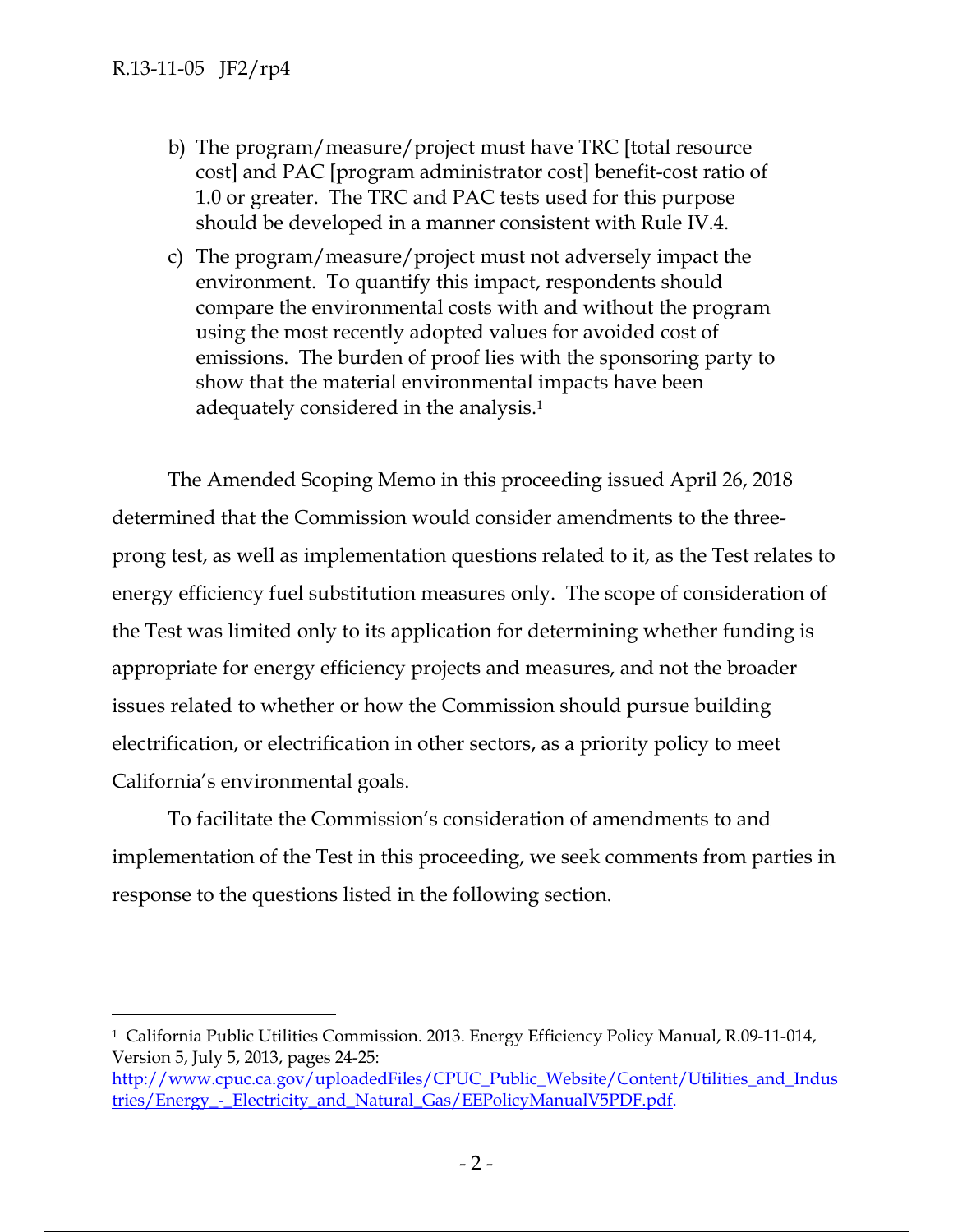## **Questions for Comments by Parties**

In response to this ruling, interested parties are invited to comment on the questions listed below related to design and implementation of the three-prong test. Parties are also free to comment on any other aspect of the Test they wish, but should follow the organization of the questions below for issues related to these, and include other comments separately after addressing any of these questions.

- 1. What ambiguities exist with the current Test definition and/or implementation and what clarifications are needed?
- 2. What are the barriers, if any, for energy efficiency program administrators pursuing fuel substitution programs or projects, as they relate to the Test?
- 3. How should the Test be modified, if at all, to provide greater clarity and consistency when measuring fuel substitution programs, projects, or measures?
	- a. If applicable, how should "source BTU consumption" be defined and measured?
		- i. What value should be used for heat rate?
			- i. Should an average heat rate, as determined by the California Energy Commission, be used, and if so which specific heat rate should be used?
			- ii. Instead of an average heat rate, should an average marginal heat rate for each measure's load shape be determined?
			- iii. Or should the test use an hourly heat rate based on 8760 hour data from the California Independent System Operator (CAISO), the Avoided Cost Calculator, or another source?
			- iv. Please provide a suggested methodology for your preferred proposal.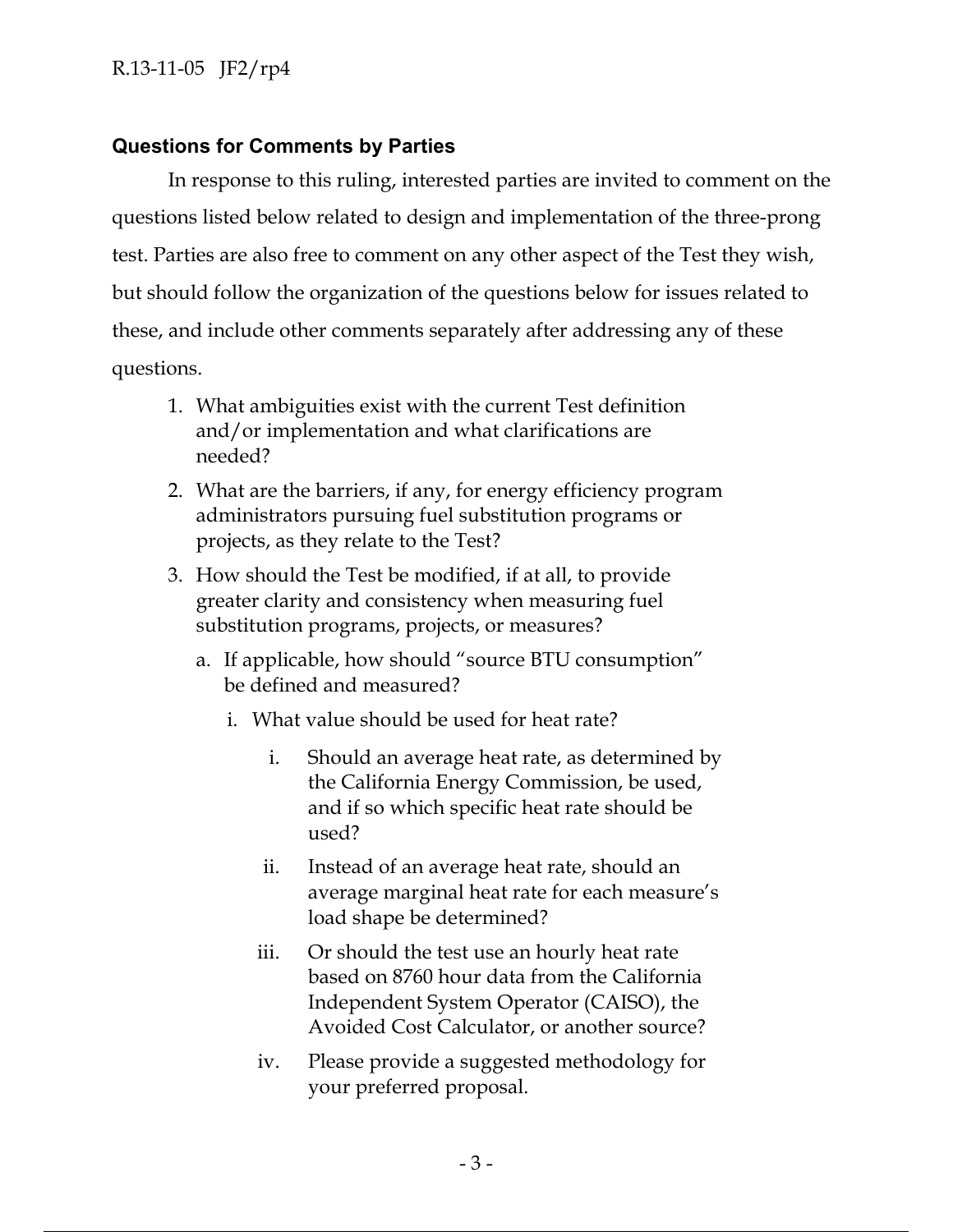- v. How often should these values be updated?
- vi. How should renewables be accounted for?
- b. How should the "baseline" be defined against which a proposed fuel substitution project is compared?
	- i. In setting the baseline for a same fuel alternative, should the baseline always be code if a code or minimum efficiency standard exists? Or should industry standard practice be used if higher than code?
	- ii. Given that Title 24 now allows all-electric new homes to meet compliance requirements, should the three-prong test continue to apply to new homes?
- c. How should "material environmental impacts" be defined?
	- i. Should the three-prong test include pollutants, emissions, and changes in resource use, beyond what is calculated in the cost-effectiveness tool, such as potential fluorocarbons released from air conditioning/heat pump systems, sulfur oxides from generation, or increase in water consumption? If so, which specific pollutants, and what is a verifiable source for the data to be used for each pollutant?
	- ii. To evaluate environmental impacts, what methodology should be used to make the different pollutants comparable (e.g., assigning a dollar value per ton of each type of pollutant, etc.)? How should the appropriate comparable unit be determined for each pollutant?
- 4. Is the energy efficiency cost-effectiveness calculator (CET version 18.1) adequate for calculating the cost-effectiveness of potential fuel substitution programs or are modifications needed to the calculator for these programs?